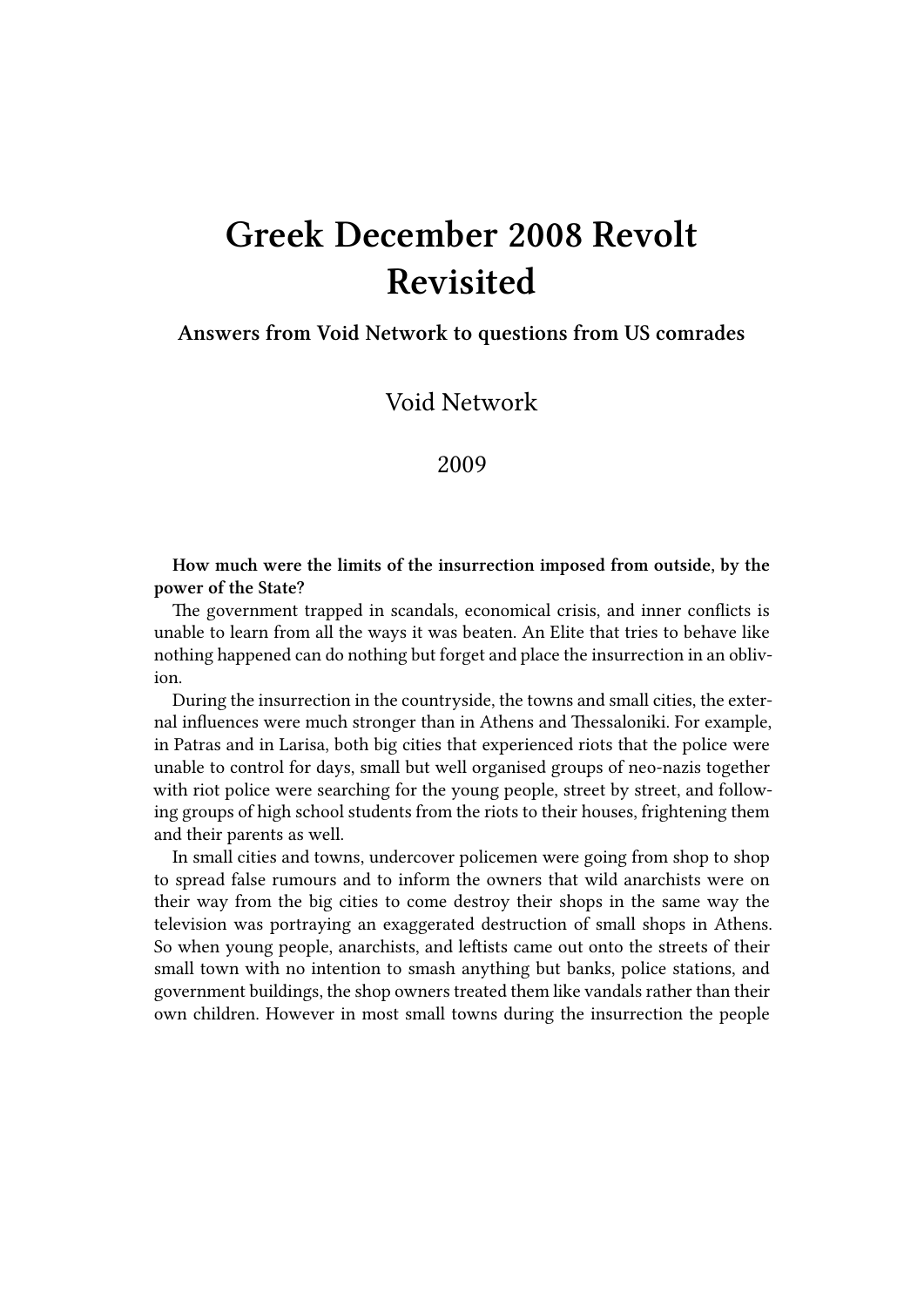generally had an attitude that these were "our own children" and the youth and comrades accomplished unbelievable actions on a local scale.

The influence of conservativism was also much stronger in some right wing towns. Conservatism, the power that keeps our life "as it was," our mind "as we know it," and our activities "as we've always done them," was the strongest factor for sustaining normality before, during, and after the riots all over the country.

Many people opposed the insurrection and they had the power to express their disapproval much more openly and effectively in the countryside. In some of the towns the majority of the locals were obviously against the"tendencies" of the anarchists and the leftists. In these towns it was very difficult for the small number of isolated participants to sustain an insurrectionary enthusiasm for many days, even though in such places actions still took place day after day for weeks, proving that the passion for freedom doesn't fear any authoritarian conservative majority.

The power of the State existed mainly in radio interviews, TV programming, and riot police in the streets. The work of the State was to offer excuses and reinforce the conservative defences of this society to sustain normality even in the middle of chaos, and to express with certainty that nothing will change; also to suppress the total chaos without having another dead body on the streets. It was crucial that they do it without filling up the stadiums with thousands of detainees, in order not to create images of dictatorship within the spectacle of social life.

The work of the mass media, as part of the regime, was to offer simplistic excuses for the "children's revolt," to not alienate their parents, to avoid speaking seriously about the specific reasons behind many targets of smashing and burning, to feed the worst fears of the conservative majority and to portray the anarchists as irrelevant to the phenomenon. In this way they were building the separation between the good children and the bad anarchists, immigrants, radicals, extremists-criminals.

## **How much did the limits come from the participants themselves?**

In big cities and especially in Athens and Thessaloniki, physical exhaustion had a strong influence after all those days of tear gas, running around the city centre, hours of assemblies and all kinds of direct actions, creating and sustaining street barricades and liberated zones, smashing, burning, and lighting the riot police, the undercover police, and the neo-nazis over vast areas of the city… day after day and through the nights. The boys and girls sleeping inside the occupied universities for many days showed heroic physical strength.

When the schools reopened the students had to go back to class. Three weeks after the start of the revolt the university students started to think it was possible to lose credit for the whole academic year if the occupation of the universities continued after Christmas. After three weeks the students took to the streets less and less. Satisfied by the amazing personal experience of revolt and revenge against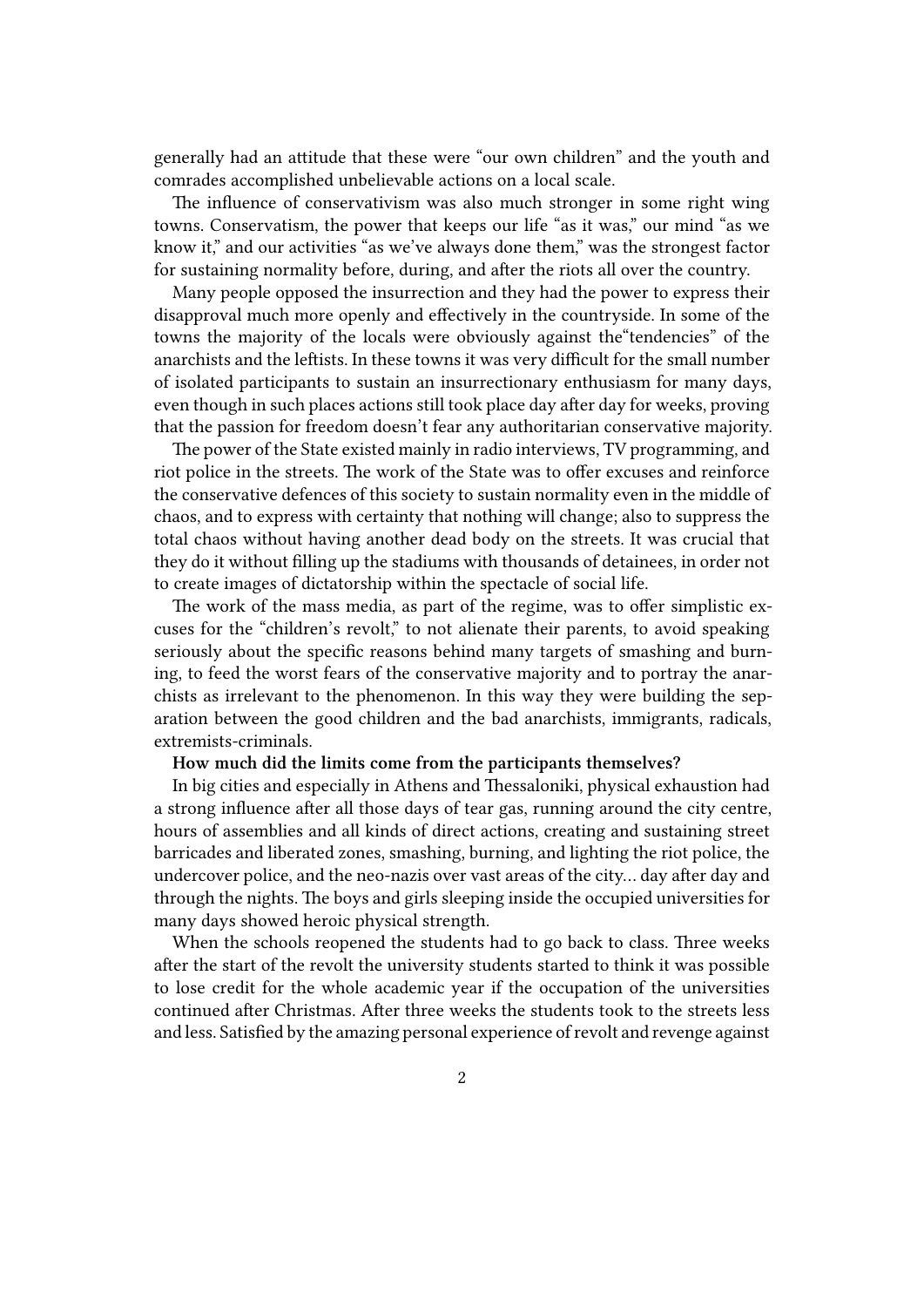the State, they were tired from the street lighting. And they were pushed by their parents to return to normality. The students and youth who were not politically organised began to lose the feeling of togetherness of the first weeks, and started again to express scepticism towards the attitude, decisions, initiatives, and political analysis of the anarchists. Many continued to participate in different actions but they began to keep a distance from the central occupations and riots.

And the workers had their jobs waiting for them. Most of the participants had to work all day and then they participated in the actions in the afternoons and evenings, also expressing an amazing physical strength. The worst moment of the assembly for the occupation of the General Confederation of Greek Workers was when the insurgent workers started to speak out against spending a long time forming a deeper analysis because they had to go to sleep so they could work the next morning. Work was a limitation before, during, and after the insurrection.

After the third day the immigrants, many of whom lacked papers, faced a very strong backlash from the police and in public opinion. Police continued searching for them for months and in the following summer they arrested thousands of socalled illegal immigrants.

In the network of assemblies and conversations there began to reappear many different questions, debates, and the endless disagreements that characterise the Greek radical space. Many of these took the form of hostile dichotomies and enmities, like leftists vs. insurrectionists, anti-authoritarians vs. anarchists, artists vs. anti-artists, independent media journalists vs. anti-media activists, direct action vs. political messaging, naives vs. extremists, hooliganism vs. anti-statism, antistatism vs. criminality anarcho-communism vs. post-anarchy junkies vs. serious political revolutionaries, looting vs. burning, and so on. Many people felt this and made conscious efforts to combat it. But by the third week, many of the debates had become long and tedious distractions to the disappointment we felt when we saw that the whole society would not rise up, as many people hoped it would in the early days.

A major defeat came early when the syndicalist hierarchy decided to cancel the nationwide general strike scheduled for December 10<sup>th</sup>. This strike had been announced long before the death of Alexis, but they cancelled it to avoid generalising the insurrection. The historical meeting with the working class failed to happen once more. Never trust the workers. The "working class" followed their leaders, their political parties, their own syndicalist institutions, unions and organisations, their own idols and ghosts. The workers, the farmers, the petit-bourgeoisie did everything in its power to help the regime survive and bring everything back to normal.

So you see, normality was also hiding inside of us, not only around us.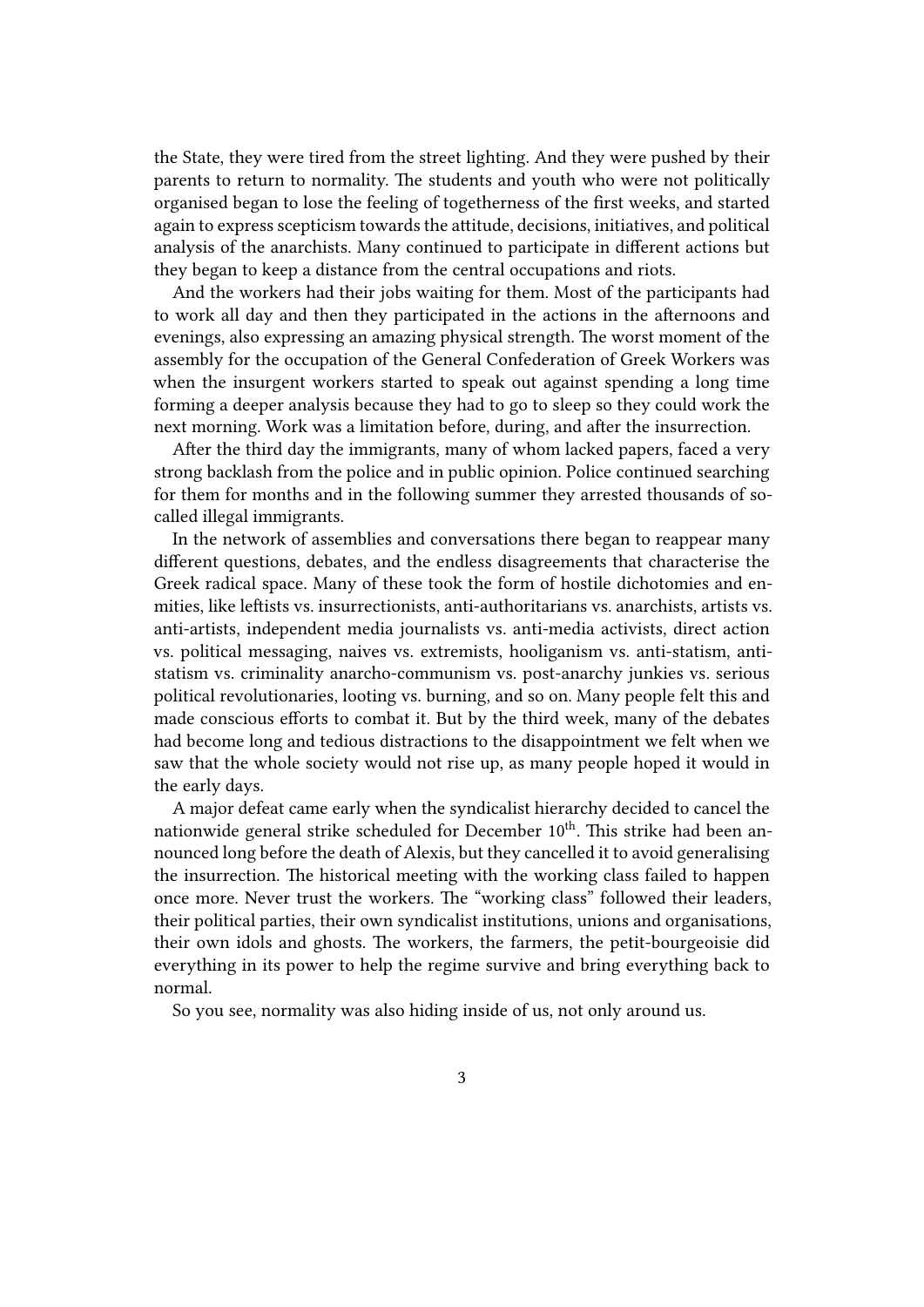The submission of the majority to the status-quo and the habitual repetitive behaviour of work and consumption kept millions of people off the streets. The inability of the insurrection to explain politically the reasons for the actions and to expand this understanding on a scale that could address the problems of common people was a failure that kept the entire society from exploding, from taking up the revolt and continuing it with their own decisions and actions.

For sure, people were not ready for social change, not even for a general confrontation with their own realities. The death of Alexis fell like a thunderclap on their pathetic situation but most of them were unable to understand what caused their own children, their own friends, their own neighbours, to revolt. The society could feel it, they could express empathy but they were not ready to translate it into a political confrontation with the regime.

In an insurrectionary way of thinking we can say that now, after the insurrection, the consciousness of millions of people has stepped forward and this is the main achievement of the revolt. The insurrection opens horizons. Many things that will happen in the future could never have happened before December.

All the thousands of people who participated offered an invitation to the others, the silent majority. When this silence fills your ears, echoing off the streets of a crowded city that wants to come back to normality after four weeks of endless riots and all kinds of actions, an inner voice forces you to pack up all the inspiration and experience you have won for yourself, to go back to your collective and continue the struggle from there.

Even with most of the markets destroyed the society generated a strange need to reproduce a pseudo-celebratory Christmas. Even though all the walls of the city were painted with the slogan "Christmas Postponed, We Have Insurrection" and the smoke of the tear gas and the smell of burned banks and the ashes of luxury shops still hung in the air, and the death of Alexis filled everyone's thoughts, Christmas happened on December 25 just like every other year. The fucking mayor announced during New Year's Eve from Syntagma Square, next to the brand new Christmas tree, this one protected by riot police, that we are all one, that we are all the same, and we are happy! Thousands of poor immigrants were clapping their hands below the stage, though they hardly understood a word. The three central occupations in Athens (Polytechnic, Nomiki, ASOEE) dissolved one or two days before Christmas.

And you walk in the city centre with your friends, four o'clock on New Year's morning, and there are no riots anymore, and you want to smash everything around you and start again from the beginning. And an inner instinct says to you that there is still a lot of work to do before this world will explode". And the insurrection continues travelling in space and time, but still you feel that something is missing, and there are a lot of things we have to take care of.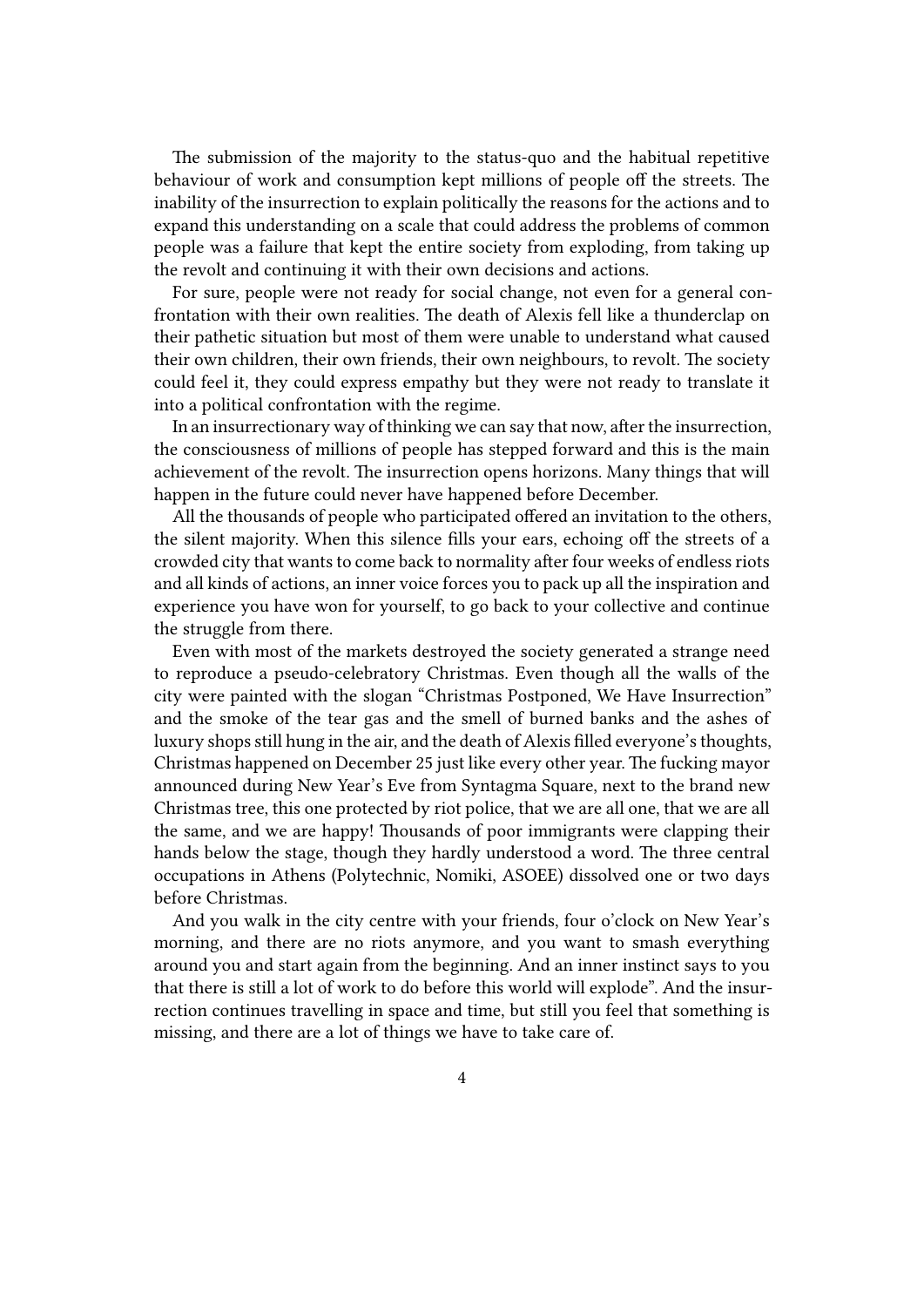**In what ways were the limits of the insurrection determined by factors in place before it started, such as the infrastructure of anti-authoritarian groups and projects and the culture of resistance in Greece?**

For many decades the uncompromising fight of anarchists against the State and capitalism has found its chief expression in the confrontation with all the various bureaus and branches of police across the planet, as can be seen by the local police sections of Prague, Seattle, Genoa, Thessaloniki, Maastricht, Nice, Rostock, Berlin, Copenhagen, Paris, Cancun, Santiago, Buenos Aires, San Francisco, Mexico City, Hamburg, St. Paul, Turin, Johannesburg, Miami, Seoul, and many other places. Of course, as the State is not a castle, the police are not the major protector of the State. Social apathy habit, acceptance of status, and fear of change are perhaps even stronger protectors of the State than the army and the comrades in Greece know this well. But, during the "Days for Alexis," the police were the primary target of the attack. The reasons were obvious this time even to the conservatives. The struggle was righteous even for the reformists. The anarchist common-sense for once met with the social common-sense. Unfortunately common-sense is a great obstacle to wisdom.

The target of the struggle itself, the police, was the greatest limitation to the expanding of the insurrection to a general social insurrection. For most of the common people the police brutality was the target of this struggle and the anarchists, used to fighting against the police for ages, fought hardest alongside the people who wanted to express their rage against police brutality, together with them, sometimes even following them.

But generally they were unable to take the majority of the people with them in a total negation of the roots of the regime and against the real causes of this and all the other murders carried out by the State and capitalism. Most of the people were not ready yet to travel to the roots of their slavery. The society was not ready to face its own failures in the clear light of insurrection.

And the people in the struggle did not expand the dialogue as necessary to encompass all sides of everyday life. Of the hundreds of communiqué's released, only a few could really offer an inspiring political explanation and a solid organisational solution. The affinity groups and the initiatives had the capability to offer highquality analysis of the conditions and a hard critique of the regime, but they hadn't enough experience to spread enthusiasm for a social victory visions of a world that could appear from the ashes of the old world, practical escape routes the dead-ends of a neo-liberalism in serious crisis, images from the future we are dreaming of, applicable plans for continuing the struggle once everything is already smashed and burned.

So when the rage started to fade there were no solid answers as to what should come next. Not even in our craziest dreams had any of us come so far. We walked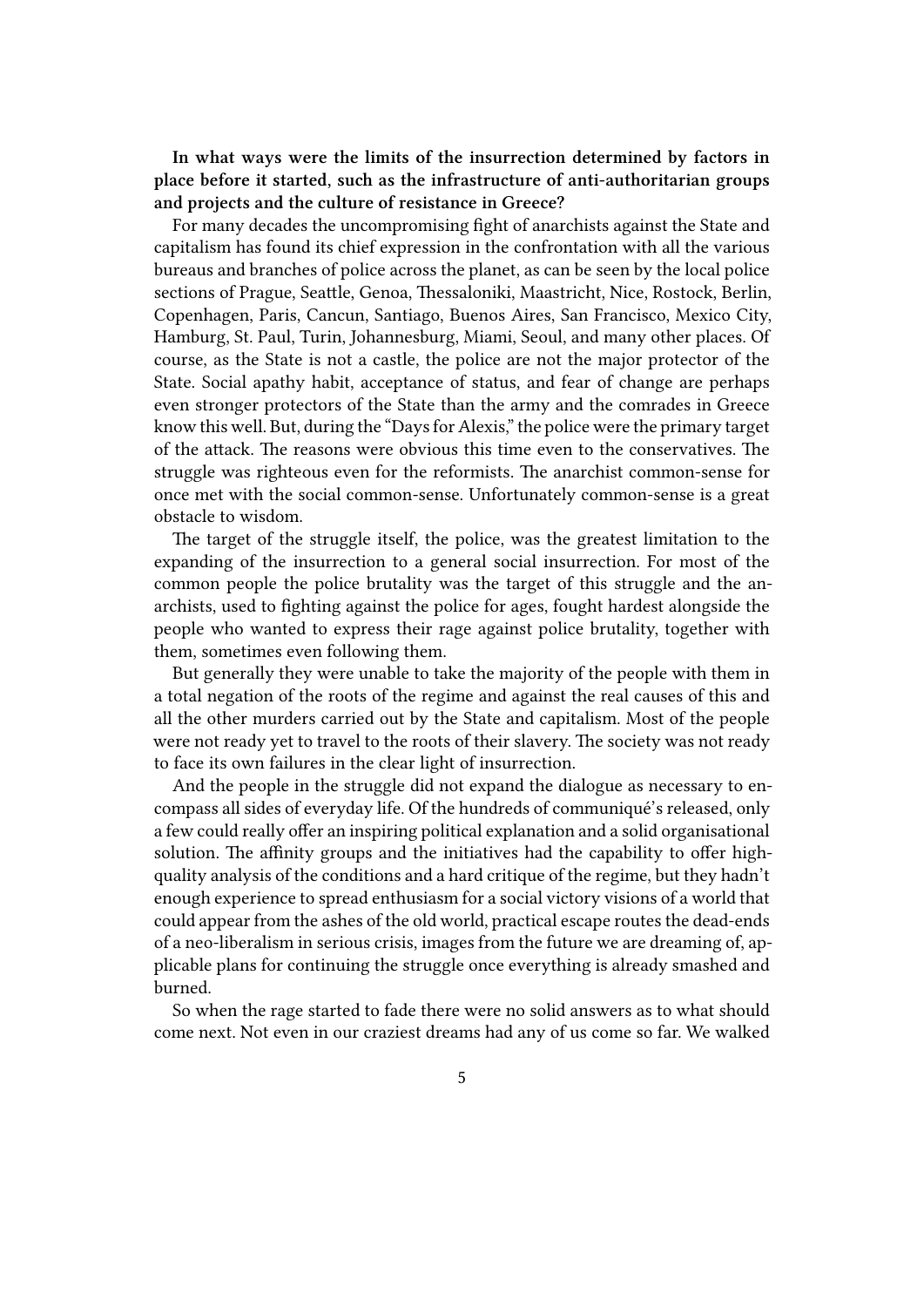for days and days like shadows inside our own struggles, wondering, through the smoke of the tear gas, about each next step.

Who has the proper answers, who can even narrate this story, who can offer solutions and answers about the way to general social insurrection? No one wanted to oblige the society to go further and the anarchists always dislike this role. Four weeks after the assassination of Alexis everyone knew that this is not a revolution and so nobody gave specific answers for what we had to do in order to go further. What could we do to keep the riots from ending? Is the never ending riot the way to social insurrection?

Most people that participated in the insurrection say that it didn't end. We find great truth in this, as thousands of us participate and stay active in many projects, struggles, and assemblies that were created after December in all the cities and towns. For most people Alexis is still alive. In today's struggles you can find him smiling behind actions, demonstrations, creative plans, and destructive visions.

**What conflicts have developed after the uprising between groups that participated in it together? Are there bonds and connections that were possible to maintain during the uprising that have broken down since then?**

During the insurrection many old friends lost each other forever and people or groups that hated each other for decades worked in projects and actions together. Many old groups transformed into something completely different and many new affinity groups have been created. As most of the Greek anarchists don't like each other, and deep differences separate groups and people, no one can speak definitively about what is happening and nobody clearly understands what is prepared and by whom. This total fragmentation is very useful during periods of "social peace" as it produces a vast variety of opinions, analysis, and initiatives. The police cannot infiltrate the movement, since such a thing does not exist. Hundreds upon hundreds of groups, people who've known each other for many years and share total trust and empathy they meet, appearing as if from nowhere and return to nowhere.

In a way, all this fragmentation created the strange situation where all these people, who knew each other for years but would never talk to each other, were suddenly speaking, spending time together, and fighting side by side. December produced strong feelings of solidarity and common struggle.

In the first months of 2009, huge assemblies, mostly accommodated in the university amphitheatres late in the afternoon, were taking place nearly every day. Sometimes people from one assembly started to participate in the one taking place before it, as they waited for it to finish and for the next one to start. Some of them, for example the Assembly for Solidarity with Immigrants, for Solidarity with December's Prisoners, the Fight for Worker Konstantina Kuneva, the Assembly of the School and University Students, the Assembly of Insurgent Doctors and Nurses, of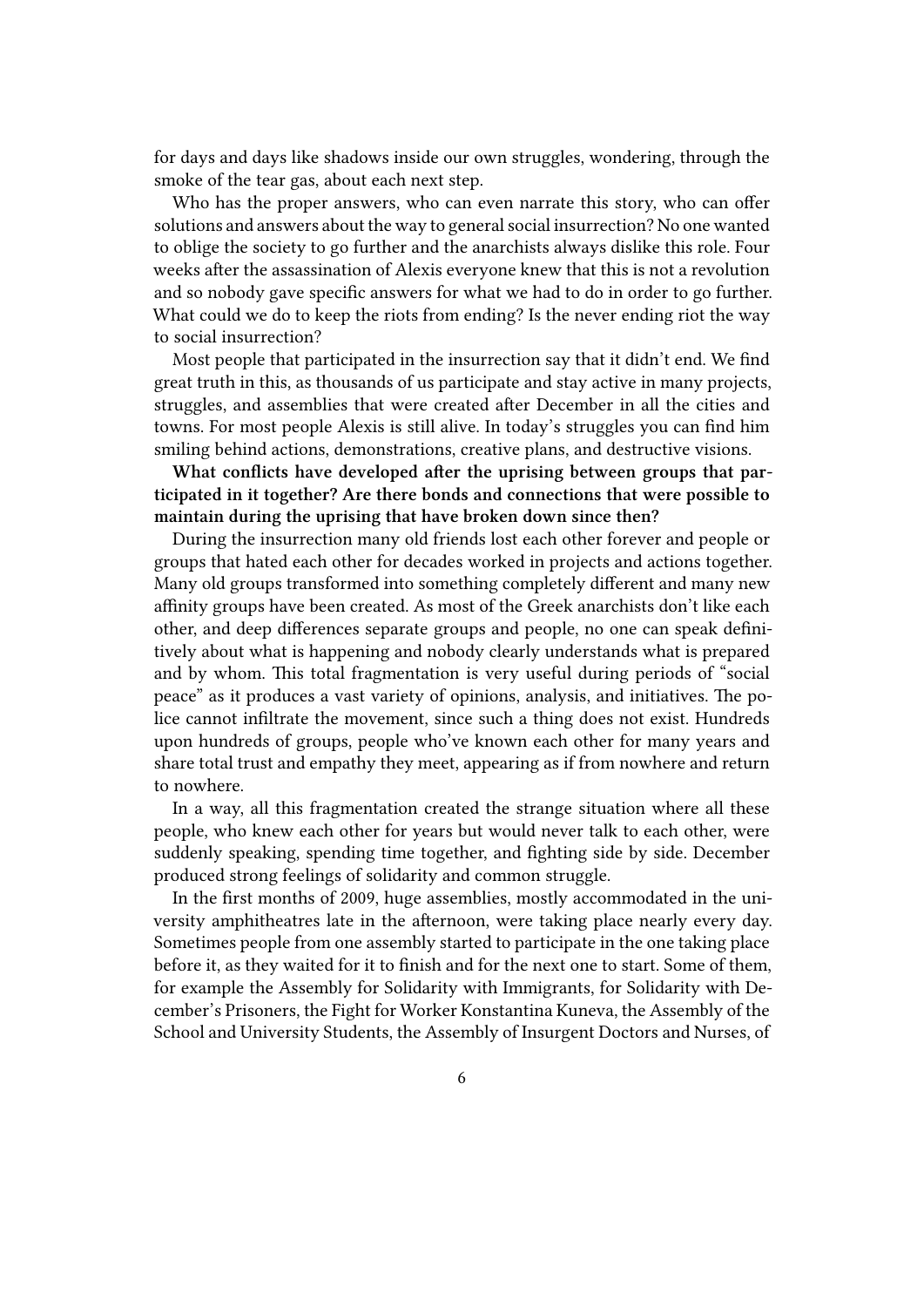Insurgent Artists, the Assembly of Unknown Artists, the Assembly of The Ones Here and Now and For All of Us, the Assembly of Workers and Unemployed, the Exarchia neighbourhood Initiative Committee, and many other Committees in different neighbourhoods, as well as assemblies happening in other cities all over the country were gathering from 100 to 400 active people every week. And to all these general insurrectionary assemblies of course we have to add all the separate meetings of collectives and groups that were participating in these general assemblies.

Throughout these months there was a poster on the walls of Athens with a wildly naive dadaist monster saying: "Obedience Ended! Life is Magical!" and for most of us this magical life was to jump from assembly to assembly preparing unbelievable things and putting them in practice with all those people.Those assemblies brought to life all different kinds of actions and projects and visions and crazy dreams you had from when you were fifteen years old or from last week's late night talk with some friends or some secret plan you had with your lover and now was coming true.

Most of the initiatives and the assemblies of artists, romantics, non-ideological people, and creative activists shrank, lost the enthusiasm of the first weeks and became smaller and more solid creative groups. Various reasons forced people from these assemblies to go back to their individual creativity but many of these groups are still dedicated to their projects.

Week after week, and as people were coming closer and closer, the old conflicts, the differences, the diverse political standpoints and the different needs, expectations, strategies, and methods started to appear again. This brought back to the surface the old separations and the old debates. It proved that the differences were not just ephemeral misunderstandings or personal distrust but were based in deep analysis and long-term differences of practice and ways of thinking.

The interesting thing was that even though most of these general assemblies split or started to attract fewer people and to have less power and less influence, new ways of organising appeared. After some months of meetings the whole political space took new directions. The general assemblies were not useful any more as new coalitions, new friendships, and new contacts appeared. Different squats, social centres, and initiatives started to form after the end of the general assemblies. People and groups that met during the insurrection and the period of open creativity and massive open meetings after December now had experience with each other, they knew if they agreed or disagreed, they knew what were the directions and strategies of each group and so new projects, plans, and solid decisions took place. In this way the anarchists and other insurrectionists and radical activists avoided conflicts. The melting pot of general assemblies broke into much more effective meetings, laboratories of creative chaos, squats, and direct actions.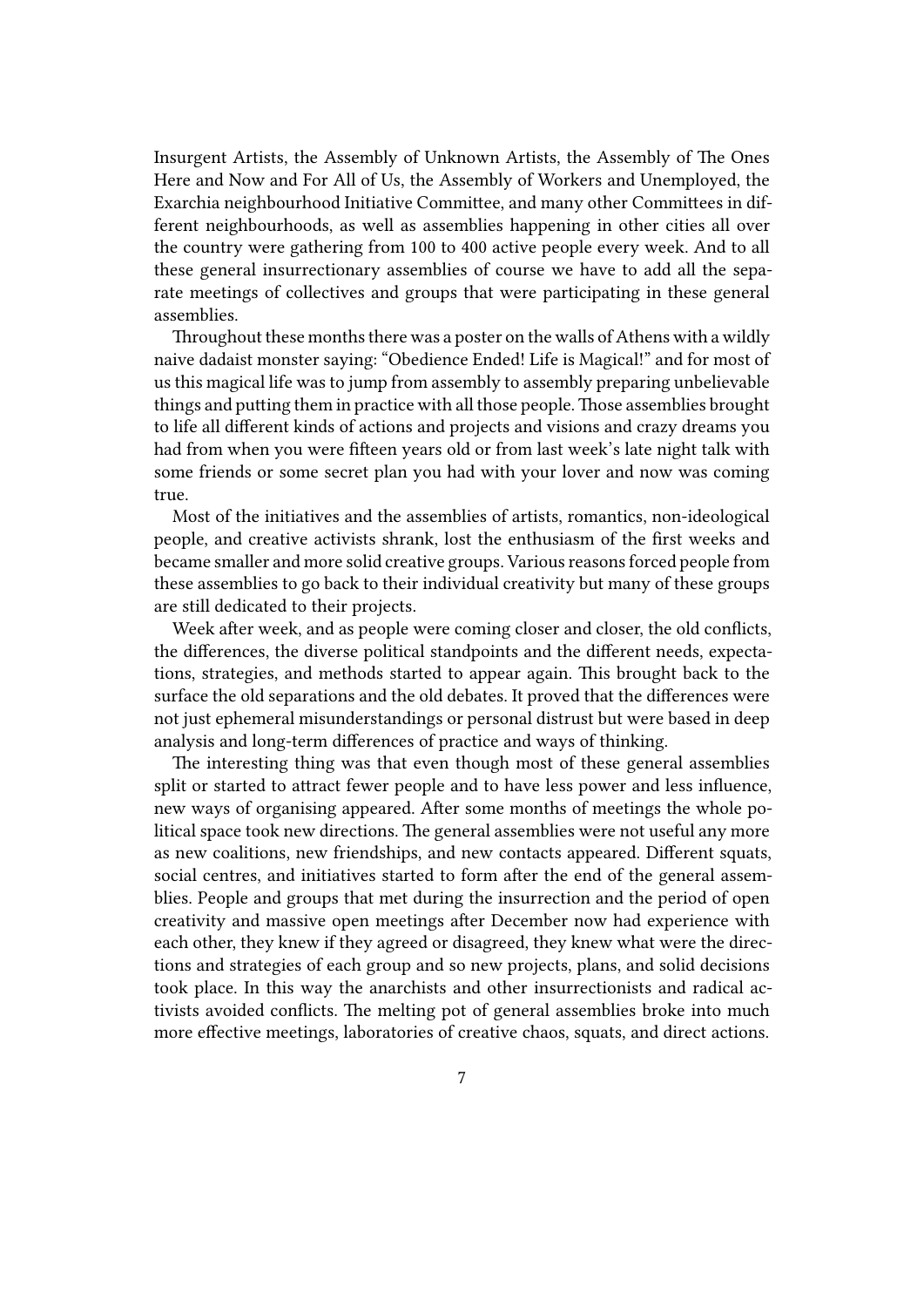## **How effective has government repression been in weakening the movements that started the uprising? What have been the most effective ways to resist this repression?**

A basic characteristic of the Greek anarchist space is that through the influence of insurrectionary practices it refuses to see itself as a homogenous "movement" and especially as a movement of "resistance" or"direct action." The idea of direct attack is much more influential. The momentum of the attack is controlled by the groups and the initiatives and not by any collective, central decision-making process.

Of course, in periods of social mobilisation like the demonstrations against the privatisation of education or of health and public insurance or in big events like the European Union Summit or the G8 there is coordination and communication between the groups. But even under these circumstances the initiative for the direct attack is taken by the groups and individuals. This makes the things very complicated for the State and also for the people. No one can decide what will happen, no one knows what actually transpired until it has already happened.

The anarchist space has the ability to appear very powerful and disappear completely from the stage of confrontation, for short periods of recovery. These short periods without riots hypnotise the State and make the government believe it has other more important things to care about. In these periods of calm, the eye of authority is not focused on the anarchists. Meanwhile the arson groups commit unstoppable attacks against all kinds of targets. During these period hundreds of assemblies, events, public talks, film shows, free festivals, parties, lectures, workshops, and public non-confrontational demonstrations assure the visibility of the anarchists, autonomists, and anarcho-libertarians. All these political and cultural processes are also responsible for the never ending attraction of new people, the replacement of burnt-out people with fresh ones in the frontline of the riots and the preparation for a new cycle of intense confrontation.

It is like a wave. When it's up you can see it in the news, on TV, in the streets, everywhere. When its down, you don't see it but you feel it. You meet with the wave because it is coming to you and moving unstoppably through the initiatives of thousands of different people.

**What are some of the way that people have had to "recover" from the uprising? Legal troubles? Emotional trauma? Exhaustion?**

There was not any emotional trauma from December. The use of molotov cocktails heals a crowds' panic and fear and takes back control of the streets from the police. Molotovs used as a defensive tool can keep the riot police away long enough for everyone to run safely away and recover from the tear gas or avoid arrest. When molotovs are used as offensive weapons together with hundreds of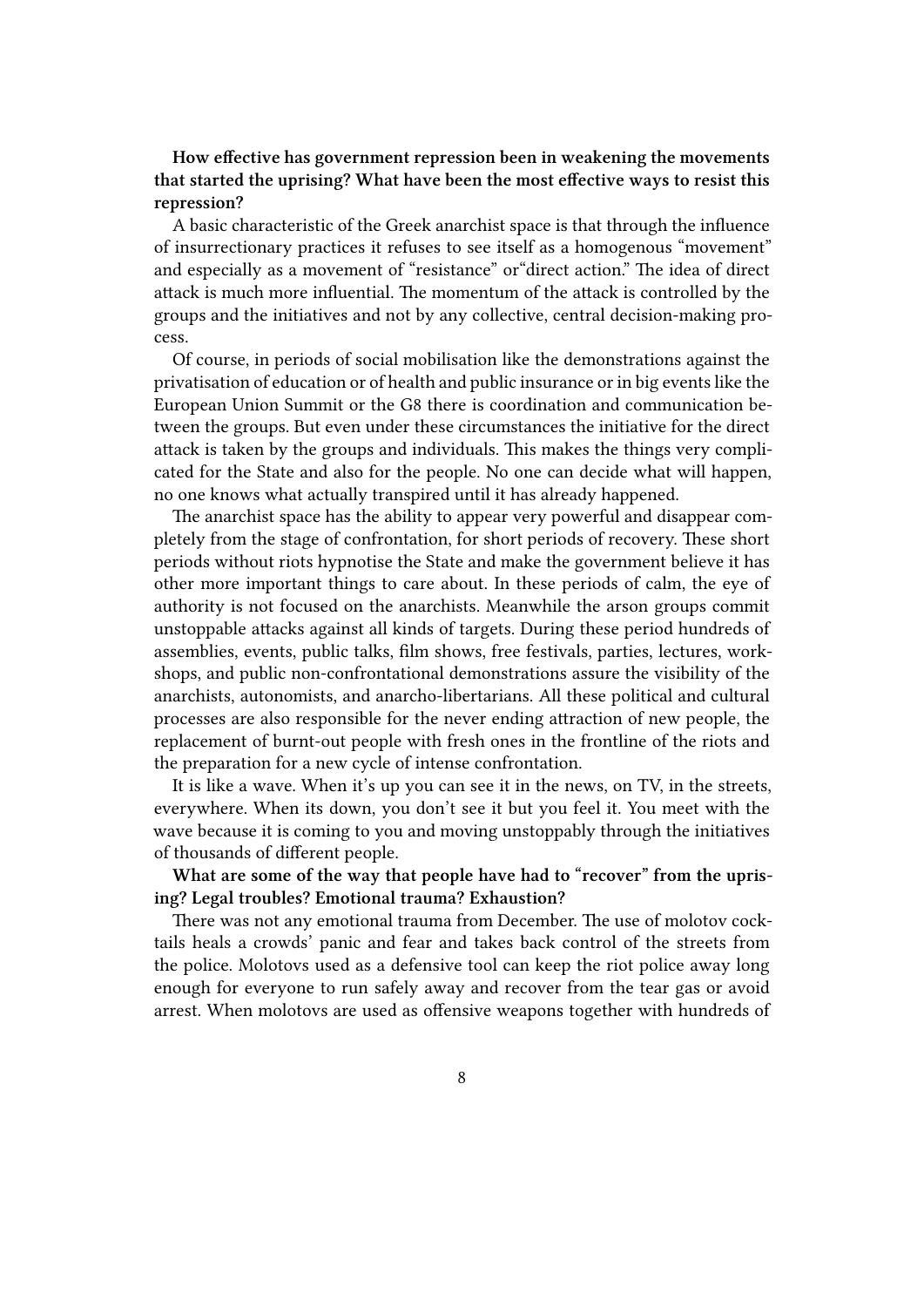stones from broken pavement they give courage to the crowds and spread a feeling of massive power and the belief that they can accomplish amazing things.

As a slogan from December put it: "Action replaces Tears."

Many people participated in the solidarity movement for the sixty-five that were arrested and who stayed in custody for two to eight months. Now all of them are free. The solidarity movement that took over the streets with massive demonstrations and counter-information, that held massive fund-raising concerts and organised movement lawyers has made clear to Greek anarchists that in the years to come solidarity must be one of the main methodologies of any movement that wants to participate in a serious confrontation with the regime.

There was no need for "recovering" after December. We also have to clarify that there was no end to the insurrection and especially no ending caused by legal troubles, emotional troubles, exhaustion, or repression. Rather, the anarchist space, in an instinctual and intelligent way, chose to disappear from the central highways and put into practice many other low-tension initiatives that enrich the struggle. This wise, self-preserving urban guerilla strategy also finds its expressions in the appearance of many different projects that started after December and now help the "movement" to deepen its roots in the society and in the local communities.

**How has the government used the uprising strategically to strengthen its position, since December? Could this have been avoided?**

The government didn't find ways to use the insurrection to strengthen its position. It was difficult to do such a thing as the insurrection was spread among all social classes and backgrounds. Only the immigrants were brought into a worse position as they faced a backlash and the police pogrom against those without papers, that occurred in June. The solidarity shown toward immigrants was strong but unable to protect them. A lot of effort is going into bringing the immigrants closer to the anarchist space but this task is not easy at all. The immigrants have their own limitations, their own interests, their own fears and wishes. Many of them they have a very difficult life and very different cultural and political or non-political backgrounds.

**In what ways has the uprising put anarchists in a stronger position? In what ways has it used up energy without putting anarchists in a stronger position? Are there any ways it has put anarchists in a weaker position?**

The anarchist movement in Greece underwent a lot of methodological changes over the last years in its efforts to come closer to society, to hear the problems of the people, to avoid an anti-social attitude without falling into reformism, and to try to find ways to participate in and radicalise the social movements of our times. All these efforts bore fruit during December.

The social centres that opened in all major cities of Greece during the last years, rented or squatted, offered the best preparation for the creation of strong, active cir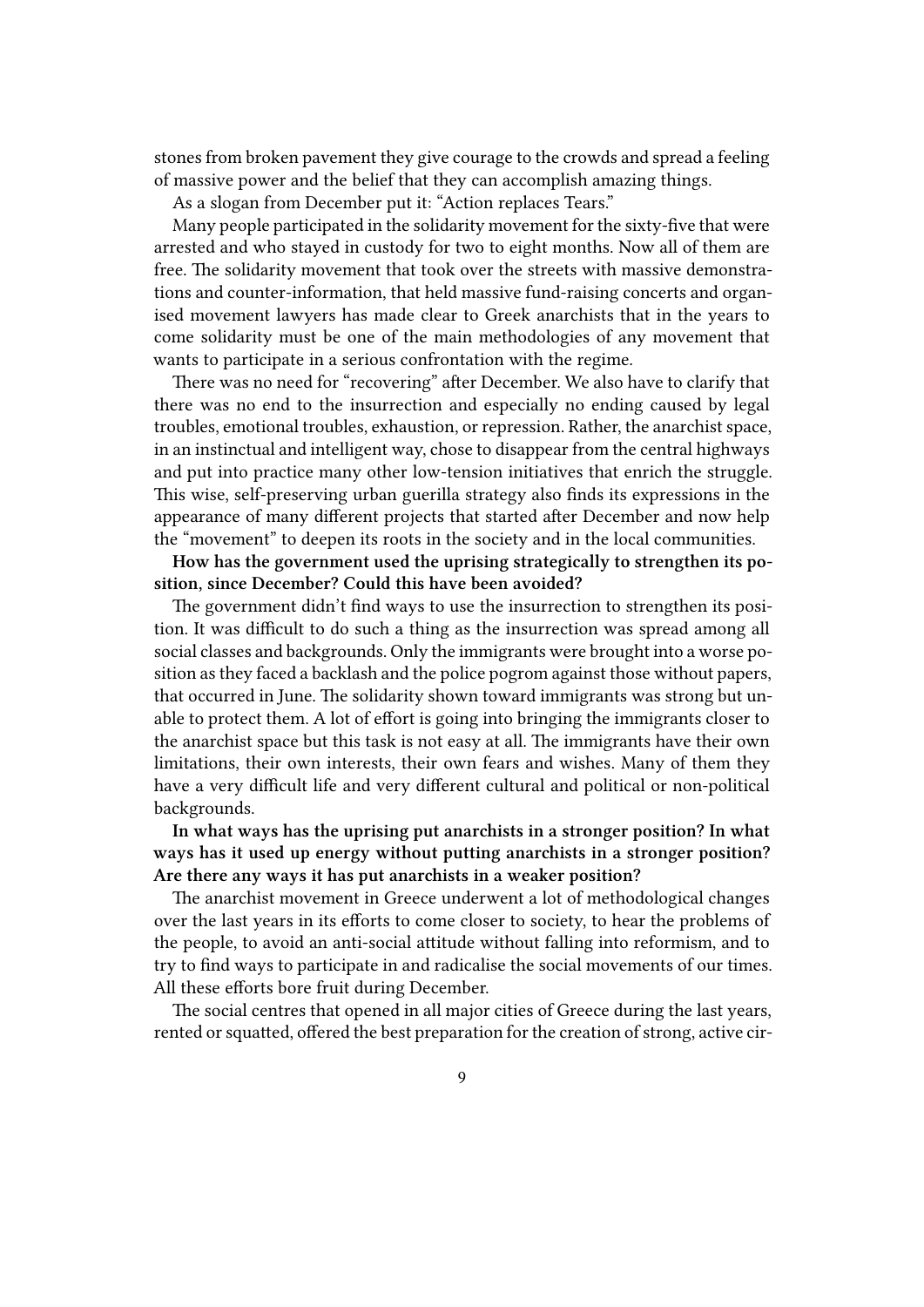cles of lighters and assemblies able to produce and spread analysis and propaganda everywhere.

Anarchist participation in the social struggles of the students and workers during the last years was also very important, and it utilised two main strategies, changing according to the circumstances:

1) Separate, visible anarchist blocs, with flags, banners, posters, and pamphlets.

2) Radical direct action, smashings, attacks on the police with molotovs, sticks, and stones.

In this way the Black Bloc spread throughout the whole body of these mass demonstrations, even if only a minority were participating. The adoption of these two strategies by all anarchists according to the tension of the social struggle and the available momentum produced a common ground for different comrades and eliminated inner conflicts. And the anarchist participation empowered those social struggles, gained respect from other political organisations, produced common ground with many different social subjects and attracted many new people to anarchy.

The defence of Exarchia and other areas like it in Greece as autonomous public zones, including street corners and an everyday presence in "our own" cafés and bars, offered a constant meeting point that empowered the relations, the connections, and the coordination of actions. The creation of anarchists squats, social centres, occupied rooms in universities, concerts, events, film showings, and assemblies offered a sustainable ground for the cultivation of anarchist ideas and practices.

All these conditions are much more powerful now after December and it doesn't seem that there is any way to put ourselves in a weaker position. As long as we maintain the ability to listen to the heart and understand the mind of the society the State cannot defeat the anarchists.

## **Are you working with new people since December? More people?**

Many young people who participated in the riots continue to avoid any political participation, so you will see many new people in the free festivals, DIY concerts, underground rave parties, and even the demonstrations, but not in the assemblies or discussions; however the youth in general seem to be much more critical towards mainstream TV culture than they were before December. On the other hand there is a whole new generation of young anarchists, especially in the countryside, who have become politically active. But the greatest achievement of December is that thousands of people who were anarchists before December but did nothing more than hang around in Exarchia or go to some demonstrations have now become active, they have found confidence in themselves, and they are organising different projects, writing pamphlets, taking part in the struggle.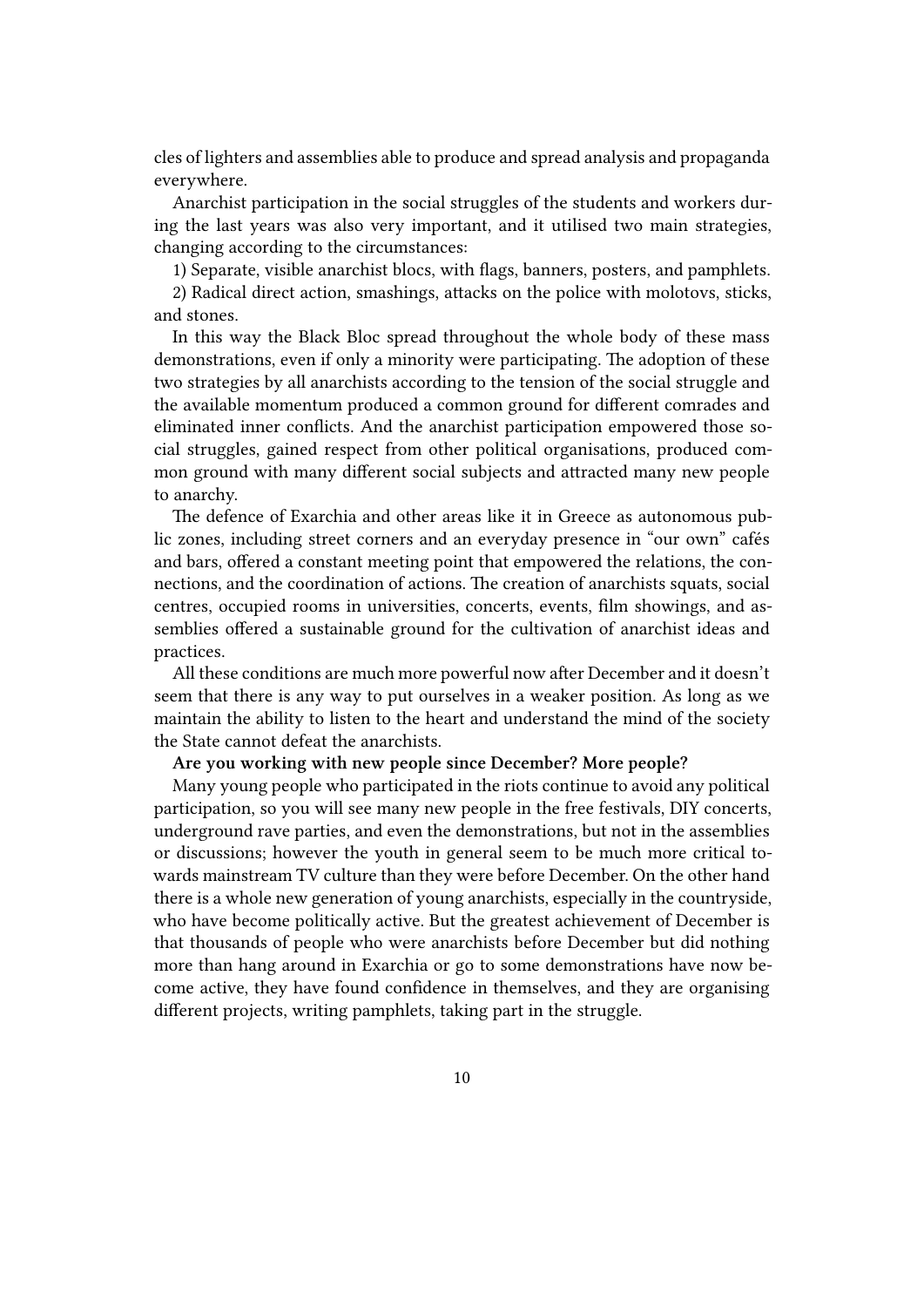**Are the arguments and disagreements different? For example when you disagree with someone, does it end the same way now as before December; or is there more possibility, more learning, more solidarity?**

This unfortunately has a lot to do with personal relations and local ways of analysis. For sure, it is different from city to city. As an example, the classical conflict between the different sections of Alpha Kappa and the Black Bloc differs completely from city to city. In some areas the people are old friends who hate each other, in other places they organise demonstrations together, in other cities they don't even say hello. In some cities the punks like the Black Bloc and in other cities they punch each other in the squares. In some cities the anarcho-junkies hate the Black Bloc, in other cities they show respect. In some cities the anarcho-hooligans fight with the Black Bloc, in other cities they fight with Anti-authoritarian Current.

The classical technique for solving theoretical and practical differences in the Greek anarchist space continues to be the trading of punches between two crowds, in the middle of the square or during a party in the university or some day after two people have had a fight. These continue to happen same as always. There are always people in every group who try to avoid this method, but it is still a common practice. Generally speaking, December gave all kinds of groups an excuse to explain the spirit and the meanings of the insurrection in their own way Everybody finds the absolute verification of their own beliefs and conclusions within the spirit of the insurrection. In the long run this fact might cause bigger disagreements than before. For the time being, many people try to create bridges and keep the personal communication open between different people and theoretical streams.

**Are there any weaknesses the movement is refusing to look at?**

Yes, obviously there are many weaknesses because if they didn't exist we would have completed the "revolution." But do we have the time to think about our weaknesses, to reconcile our conflicts, renegotiate our beliefs and rearrange our strategies? Unfortunately after the self-validation of December the egoism of many comrades only got stronger, so it's more difficult to look at the weaknesses.

On the other hand, a great difference between the Greek movement and the US movement, for example, is that we don't spend so much time analysing our defeats, we don't speak on public radio, in magazines, newspapers, or books about our problems. We don't overemphasise our inabilities and of course we don't write books or pamphlets or posts on the internet about our inner conflicts and our different opinions on a specific subject. In a way this is much better. The weaknesses of the movement are not written in books or on the internet, you face them on the street, behind the barricades, outside of the assemblies, or you speak about them on a street corner, late at night, drunk, face to face with your friends and comrades.

**Where do you think the movement will be one year from now?**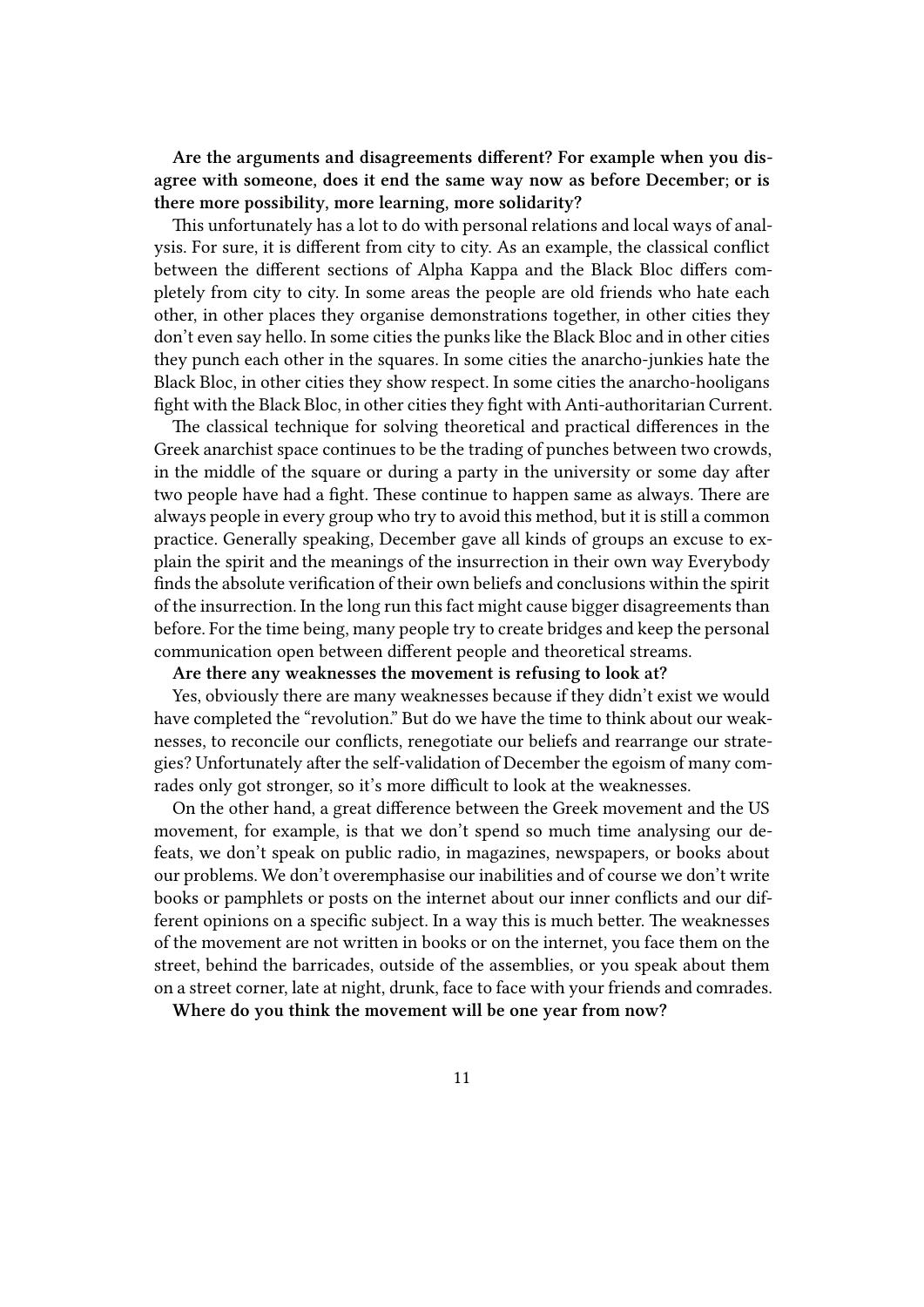It will be in many different new squats and in the old ones. In new social centres and in the same old squares, the old cafés and new bars created by friends and comrades, a place to feel safe, where you can speak about everything. It will be in taverns getting drunk together, building courage for late night attacks against riot police squads around the city. It will be hunting the neo-nazis from street to street in order to fuck them. Where do you think the movement will be?

It will be in a war against apathy, stupidity and defeatism. It will be in arson attacks against all kinds of State and capitalist targets. It will be in free festivals and crazy all night parties, it will be drunk and happy having sex or finding a new boyfriend. It will be in the smile of a young boy behind his mask and in the hands of a girl throwing stones at the policemen. It will be all around the country in the posters on the walls, the communiqué's, the books, the hundreds of new blogs talking about new actions, It will be in the graffiti everywhere, an "a" in a circle, or the squat symbol, or the symbol of chaos, the symbol of entropy the symbol of void or just your tag, your name that means Fuck The Police… It will be in the heart of thousands of new people all around the world and it will be here still, on the same spot where the State assassinated Alexis, defending it from the rank smell of the policemen.

#### **Has the movement gotten more or less arrogant since December?**

In the Greek language "arrogant" means the person who believes that he is more important than he is, or the person who underestimates those around him. In this way yes, many people from the movement became more arrogant towards the State and the police. But many people try to keep themselves in mental balance with dark jokes.

"Arrogant" in Greek also means a specific stance of a warrior's body to not feel fear and to stand still and proud while defending your point, to have the power to defend your turf and expand into the territory around you. Arrogant means to have the inner power to start fights with enemies who are much stronger than you. In this way yes, the movement became much more arrogant.

**Can you describe contact you have with people who were previously outside of your circle? What new communication and connections do you have?**

Never speak in public about your communications and your connections, especially with people you don't know or with people you don't trust 100%. This is the best form of communication with people previously outside of your circle. Of course, during this year of insurrection all of us gained some great new friends and comrades from a vast cultural background and from different economic classes.

**What is something that anarchists are doing now that they never did before?**

Trying to connect between two powers through the activity of the same people. As you Destroy you also Create, smashing and burning while making living, functional alternatives. This is an end to the separation between violence and non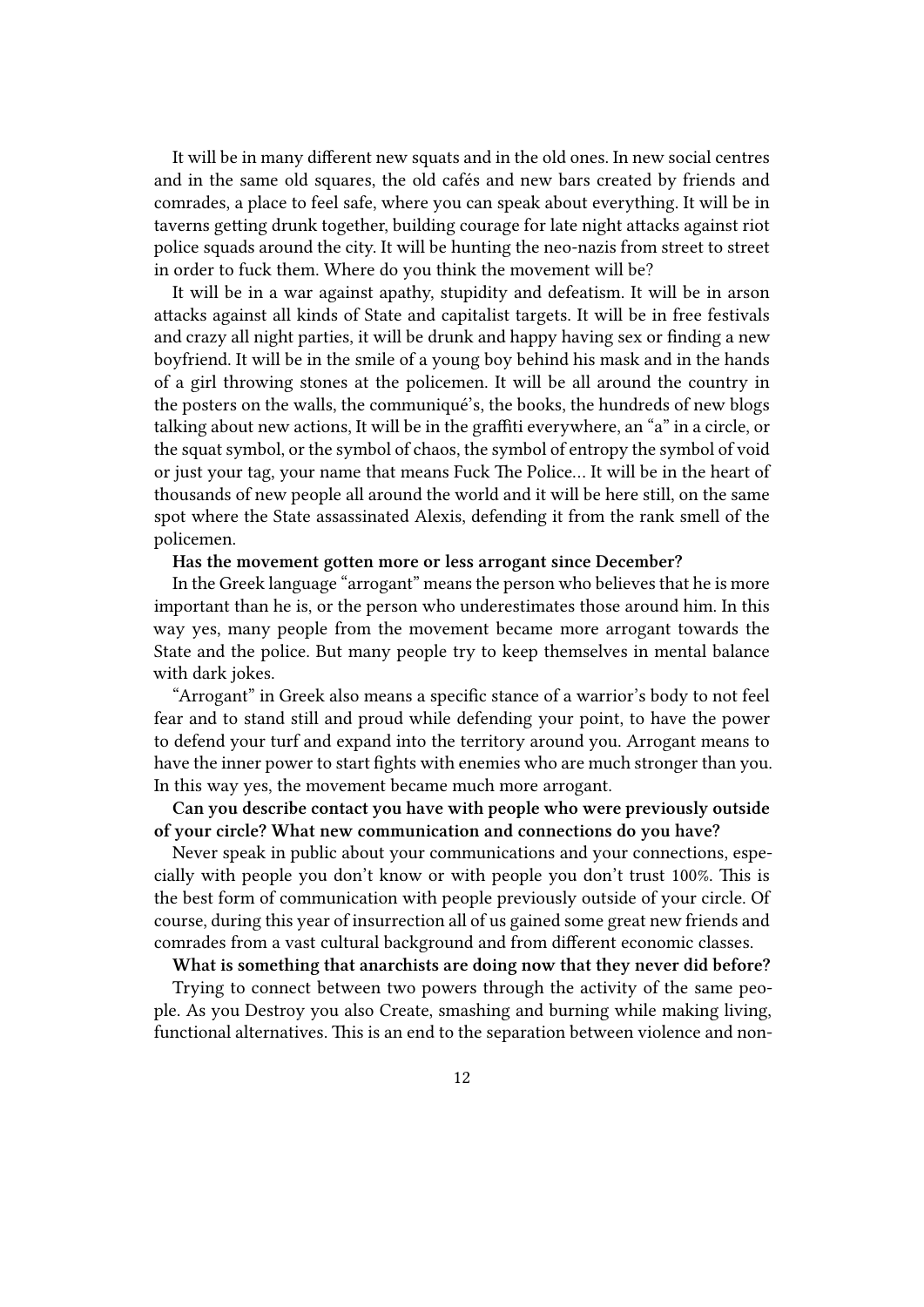violence forever: the violent becomes the non-violent and the non-violent becomes a monster that can confront all kinds of power.There is no morality of non-violence any more in Greece, even the non-violent activists agree with this. There are no non-violent anarchists, and even the sensitive, naive romantics are ready to confront the tear gas, build barricades, and light the police.

As one poster proclaimed from walls all over Athens just before the elections,"Sometimes the most violent thing is to do nothing. Don't vote!"

Violence and Non-Violence are not identities or morals. The same people who fight against the police have the experience and the knowledge to create a park, make non-confrontational political and social demos, write a book, sing a song, play with children in the playground. The same people who make art happenings and dance in front of the police with the drums and the puppets will fight back with molotovs and stones along with the Black Bloc when the police come closer, and they will help their comrades to escape. The same people whom you will meet behind the barricades are the people who will organise a grocery shop with organic vegetables and fruits from the anarchist farms, and all of them participated and will participate again together in the insurrection.

The way that non-violent practices blend into an insurrectionary context is happening here for the first time and it is one of the most extraordinary things to arise after December. The methodology with which the same people express both of these identities in an open and all inclusive experiment produces an explosive new social reality. It destroys the separation between insurrectionism and the creation of alternatives in an effort to avoid the transformation of insurrection into a new separate identity or lifestyle and at the same time to keep the social struggles from falling into reformism. The one strategy can overpass and solve the limitations of the other in a complementary and not an antagonistic manner.

How will anarchists overcome the power of the media?

…and how we will overcome nationalism, conservatism, cynicism, apathy and the influence of the heavily controlled public or private mass education?

Possibly we will overcome the power of the media only through the building of a strong underground anarchist culture, that will include thousands of dedicated "amateur intellectuals" in the same way that it now includes thousands of amateur DJs or punk band members. We will overcome the power of the media through the free distribution of all kinds of cultural products, books, cds, dvds, hand to hand and face to face. If we count, for example, that many hundreds of these things were published this year in Greece — each at between 1000 and 4000 copies and distributed for free all over the country  $-$  you can imagine that whole libraries could be filled with underground cultural products of theory creativity and propaganda if thousands of people put this approach into practice through personal and collective efforts.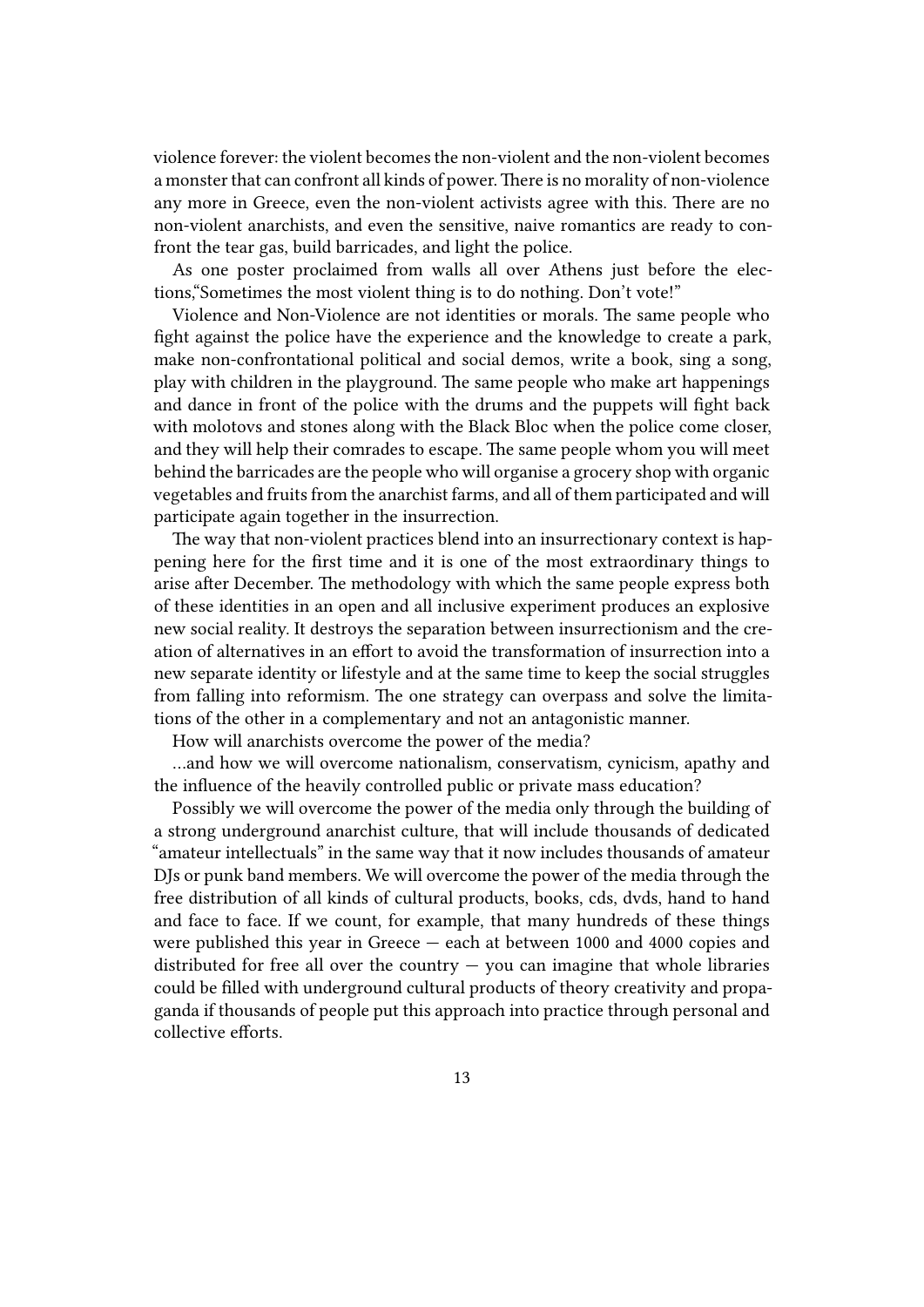When we transform information and culture into a gift our culture and information gains the highest possible authenticity and respect from the common people. Through the organisation of meeting points, events, and film showings we can transform information into a collective power. We have to entice people out of their prison cells of mainstream stupidity and into a culture without spectators or spectacles. And we can expand the mistrust of the people towards the corporate media through widespread anti-media campaigns, and through the total refusal to collaborate with the mass media in any way This is a long-term strategy that in the meantime will cause people to rely on the Internet for information when something really important is happening.

We have to create our own myths, our own information, our own incredible actions and to cover them by ourselves. The people are not stupid. Society knows that TV news is full of lies and the younger generation doesn't watch TV news anyway.

But are we capable of really breaking the status of the big media corporations with our creativity? Are we capable of producing such interesting theory, such fascinating films, and such great stories? Are we ready to live great adventures that will spread in seconds all over the planet? Are we capable of finding ways to explain our visions to adults, even though we are adults ourselves? Are we ready to capture the focus of this society and offer an exit from here and some obvious, clear reason to break down the doors that keeps us locked inside?

**What new tools and strategies do people have since December?** The most important characteristics are:

- 1. Consistency: efforts to offer answers and direct responses to all the moves of the State and to keep the fight alive with actions and events that take place almost every day. Also, there are conscious efforts to avoid suicidal or sacrificial moves that will cause arrests or hard defeats. The riots and the clashes with the police are well organised, well equipped, and they occur at the place and time when they'll have the greatest possibility of causing the most damage without paying a high price or putting people in serious danger. With these victories the struggle attracts new people.
- 2. Political Work: based on direct connection with the problems of the society and not on ideological abstractions. The efforts to listen to the society keep in contact with the worries and fears of the people, give answers where it seems that there are no answers, and attack the causes of the problems, not just the results. The ability of the movement to play a serious role in the political world of the country depends on the creation of deep roots in the social struggles and the ability to inject anarchist ideas and practices into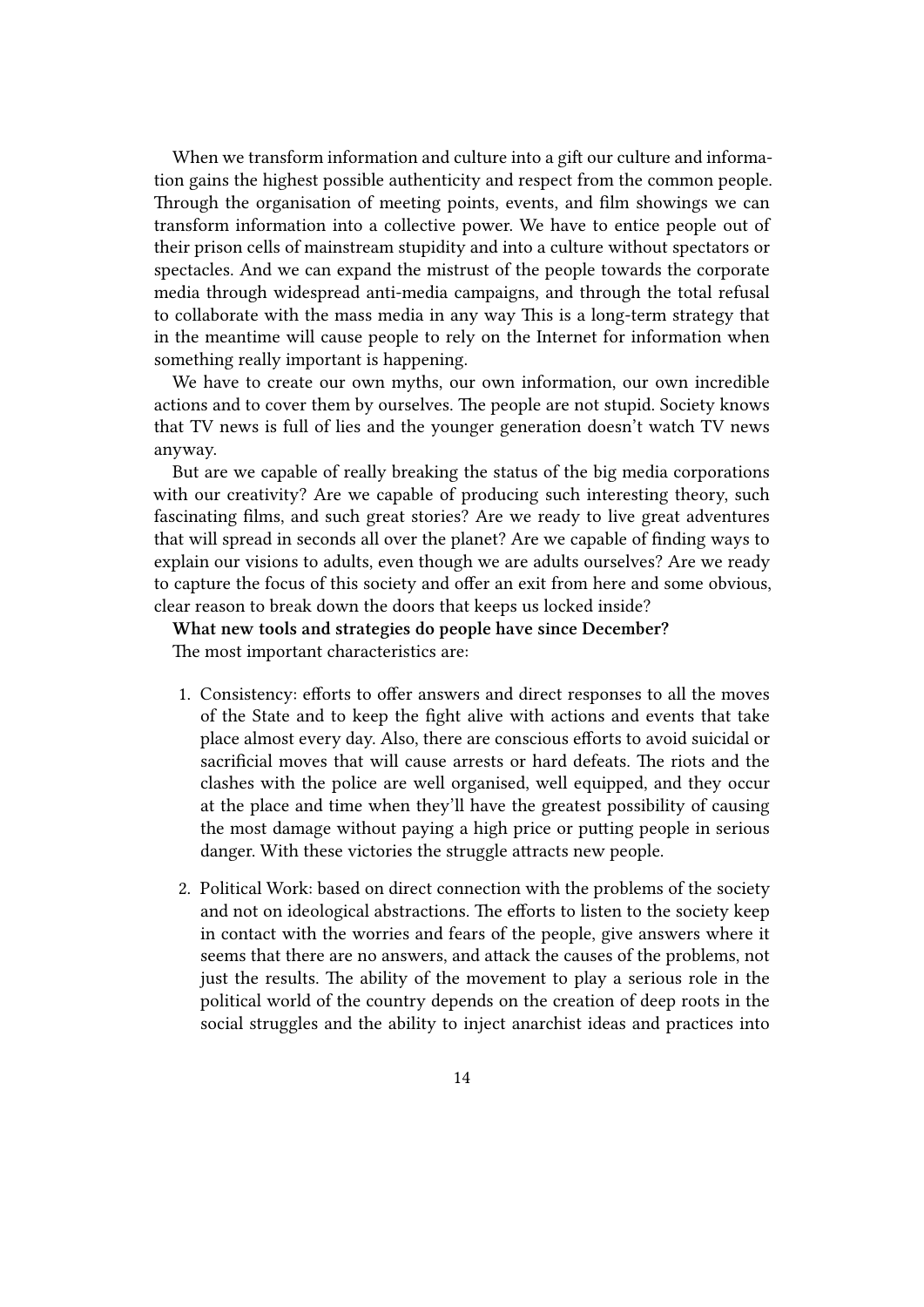the hearts of common people and young radicals. This happens through the personal cultivation of critical minds and the collective creation of open, all-inclusive, public confrontation with all forms of authority.

- 3. Cultural Work: the meetings, the assemblies, the squares, the parks, and the public life tend to include people who have the courage to fight and the capability to think and create. For the first time in many years anarchists now are ready to achieve high visibility in this society and attract new people not only through their destructive power but also through the defence of public spaces (like the parks), and the creation of political spaces (like the squats and the social centres). Also important is the collective culture that allows all individuals to benefit from the communes without losing their personalities within them, as happens in the Left tradition of organising.
- 4. Constant Spreading of Counter-Information: the importance of typography, (not digital printing but 70cm x 50cm offset printing!) for printing thousands of copies of large posters and sticking them everywhere is vital. As all different groups produce many different posters, a whole spectrum of theory appears on the walls of the city. You don't need to read anarchist books any more. The theory is on the walls! Of course it is also very important to use offset machines for thousands of copies of communiqué's and books that you hand out for free in your city. These practices go together with the unstoppable use of spray paint to write political slogans on every wall, signed with the circle-A, and to remove any neo-nazi graffiti. Also comrades go frequently to the central square of their city with a small electric generator and small sound system to play their music and read off their communiques, and to pass out pamphlets. With this method of counter-information they attract the focus of the people to specific social struggles, they raise solidarity and have endless dialogues with passers-by.

Some important struggles and strategies, as examples:

- The neighbourhood assemblies, organised with invitation posters from door to door, offer answers to local problems and connects them with general social problems.
- The occupied parks offer a direct connection between ecological problems and everyday urban life and produce new liberated public spaces where different kinds of people can meet and co-exist (or try to co-exist).
- The different new squats enable all different styles of anarchist thinking to achieve visibility.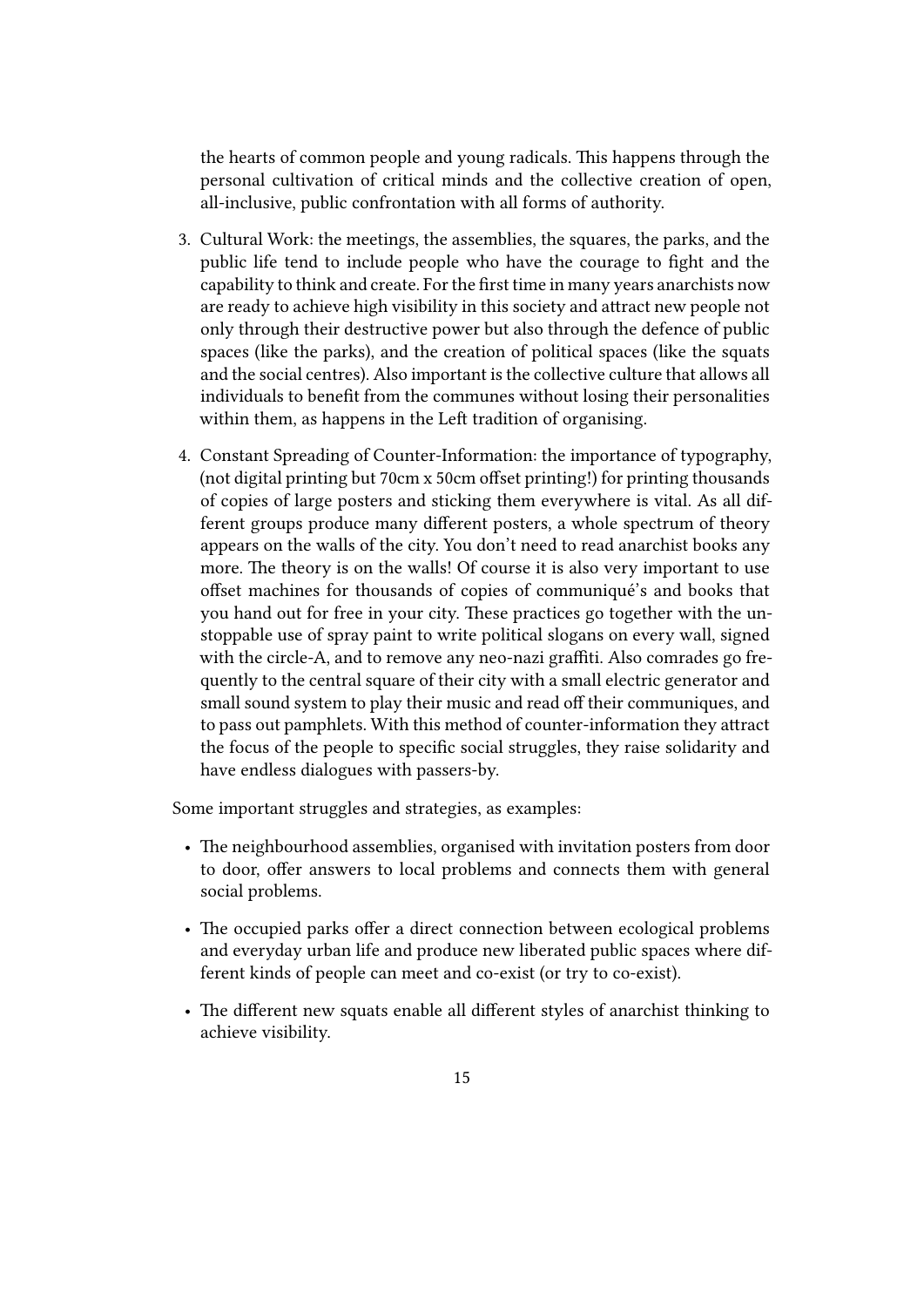- The new social centres offer workshops, free lessons, free food, cheap alcohol, free books, lectures, film shows, DJ sets, concerts, and open social meeting points for all kinds of people. They connect the political activists with common people and young students.
- The small urban guerilla arson groups continue fight- ing. Formed by people who know and trust each other 100% they continue to upgrade their weekly attacks against capitalist and state targets. The huge catalogue of arson attacks create a map of institutions, corporations, banks, and offices that society has to eliminate from social life for the people to be free and equal. In this way, the arsonists offer the society a signal that elevates mistrust of these specific targets and encourages suspicion regarding the exploitive function of these targets.
- The active anarchist student groups don't allow the bourgeoisie to control the university. These groups communicate clay by day with each other and with all other students. They turn the university into a public space that can accommodate tons of public events every week, organised by comrades from other political and cultural collectives as well. Of course leftist organisations and cultural groups also participate in the struggle to defend university asylum and the struggle for keeping the universities open to the public overnight.
- The defence of public autonomous zones like parks and urban hills, universities as well as urban areas, street corners, squares, and meeting points like Exarchia and other similar points in the rest of Greece from police, mafia, drug dealers, neo-nazis and capitalist investors brings the people together. These meetings in public space produce an explosive mixture of all kinds of people from all kinds of backgrounds who get used to facing the policeman, the mafia, the drug dealer, the neo-nazi and the investor as an enemy. The day to day meetings in the public space empower the groups and the companies of friends to be ready and capable of fighting against the enemies at a moment's notice and to imagine that this area is something completely different from the surrounding territory.
- The empowerment of the imagination, intelligence, and critical mind is the best strategy.
- The solidarity movements encourage the people to continue fighting and take care, as much as possible, of the prisoners of this war.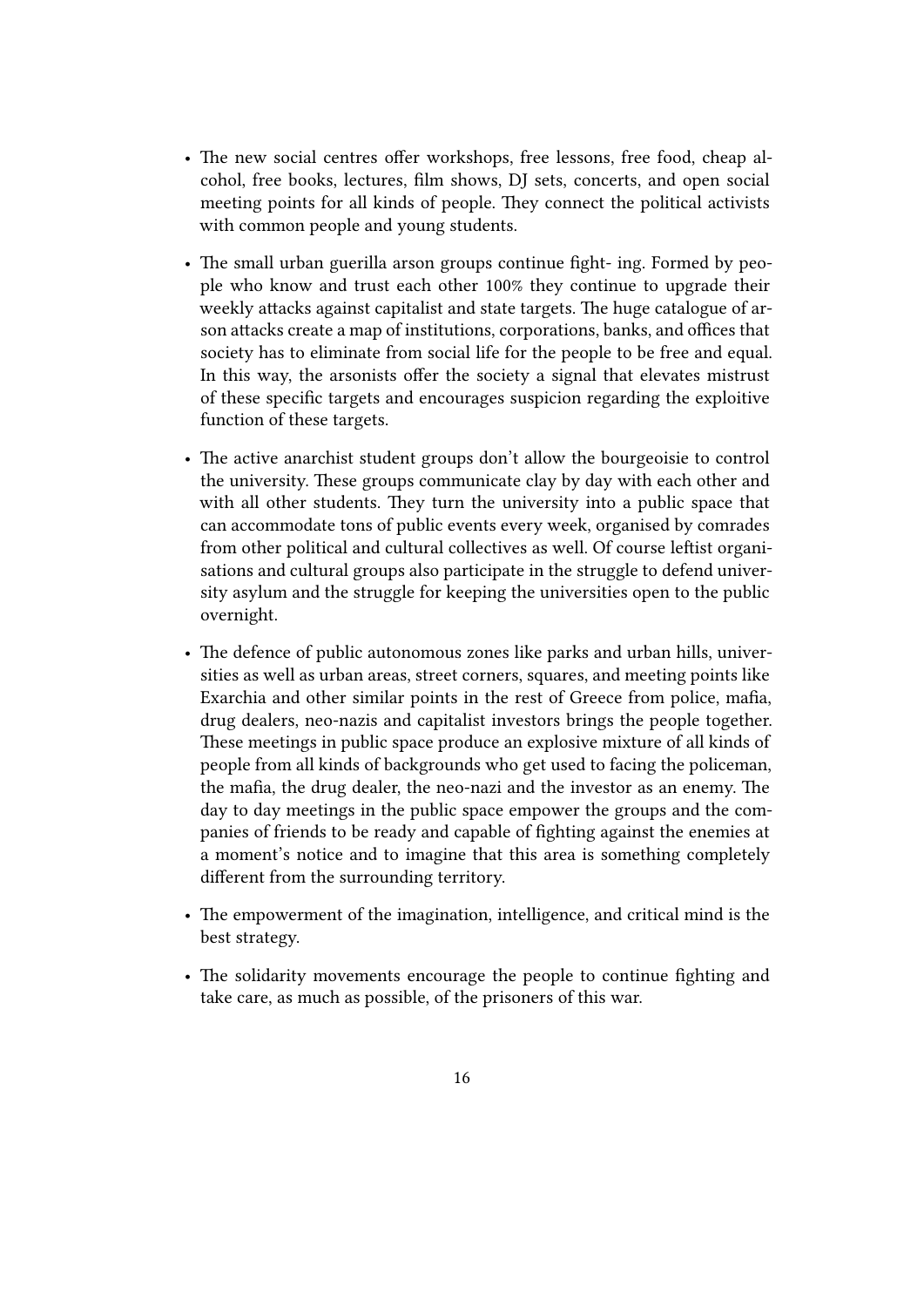- The open public solidarity for all prisoners, criminal and political prisoners equally expresses the total negation towards prison institutions, reveals the real causes of criminality in this society and brings the anarchist prisoners closer with all other prisoners, gaining respect and support for them inside the prison.
- The fight for Konstantina Kuneva and all other workers sends a direct message to the bosses that when they hit one of us they have to confront all of us. Also, it proves that the collective struggle can reveal subject matters and attract the focus of all society.
- All direct syndicalist struggles self-organised from the base prepare in the consciousness of the people, year after year, a deep-rooted, radical strategy that intervenes in the sphere of work.
- Indymedia works like a strategic centre for the organisation of the struggles and as a digital public space where all the announcements, debates, and invitations can gain attention. In a way, all comrades start their day reading the indymedia calendar to decide what social action or assembly they will participate in.
- The creation of pirate communal radio stations and digital radio stations -in universities and social centres sends the message of resistance on the radio waves and creates cultural and political communities around them.
- The critical mass parades, the street parades, the free party movement, the illegal rave parties, the squat events, the DIY concerts, the socially aware hiphop, punk, indie rock, drum 'n bass, techno & trance scenes attract thousands of young people to temporarily liberated public zones. They of fer an existential contact with the underground cultures and the radical movements. The gatherings of the underground cultures, when they are connected in solidarity with the anarchist political space, offer an experiential introduction to the political and social awareness that cannot be replicated in books.
- The demonstrations in malls and luxury areas or in the metro stations transfer the message of insurrection to privatised public spaces at the centre of capitalistic illusions.
- The occupation of the National Opera Hall and interruption of the commercial shows created an example of a meeting point between the sphere of the arts and philosophy and the insurrectionary practices and ideas.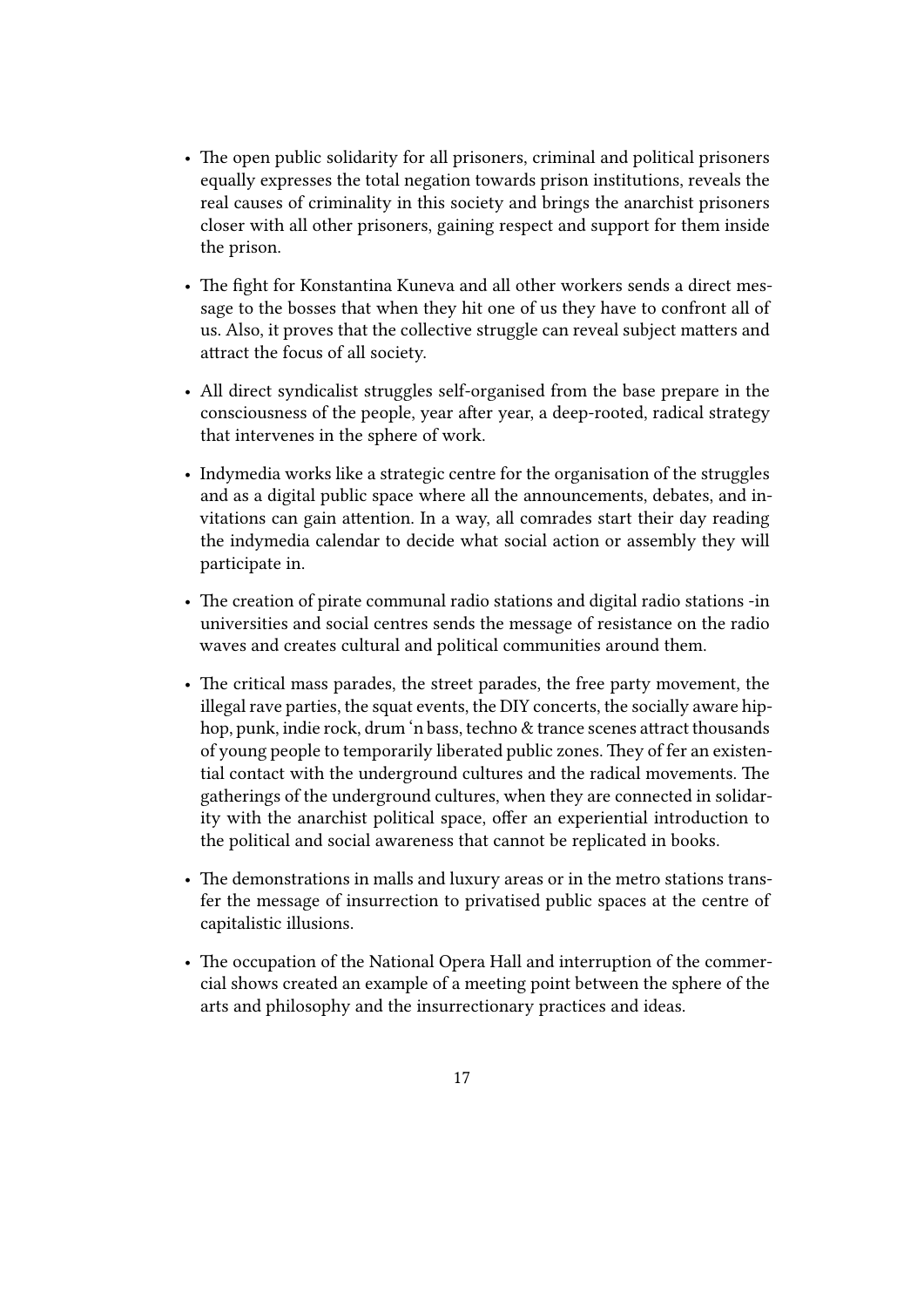- The occupation of the building of the General Confederation of Greek Workers created a public, visible negation of the role of syndicalist leadership in the failures of workers' struggles over the last 100 years.
- The occupation of the offices of the newspaper editors by insurrectionary journalists and comrades active in the creation of underground media produced a lively meeting point for direct criticism to appear against the role of mass media in the building of social apathy.
- The occupation of the National Television Station studio by young artists and activists trashed the speech of the prime minister, expanded mistrust of the mass media, and sent the message onto the screen of every house in Greece: "Switch Off Your TV, Come Into The Streets."
- Occupations of government buildings and municipalities all over the country sent a message to society of a different understanding of public institutions and constituted victorious fights in different causes and struggles.
- The anti-nazi struggle sends the message that there is no mercy for the enemies of freedom.
- The anti-nazi demonstrations in solidarity with the immigrants made obvious to all immigrants that we are standing on their side (but not without criticism of their own limitations).
- Videos and media work uploaded to the Internet and used by mainstream TV channels proved that the police are working with neo-nazis against the immigrants and the social movements. Also they proved to everybody that the neo-nazis are a tool, the long hand of the State against any kind of social resistance.
- Independent amateur videos, like the video of the assassination of Alexis or moments of police brutality; played a very important role in the building of a new kind of public opinion.
- The creation of hundreds of blogs by all kinds of initiatives offered a digital space for the direct expression of the reasons and the theory of each struggle and attracted thousands of readers and participants. The blogs broke the authority and monopoly of mainstream mass media forever.
- The unstoppable writing,printing, and hand to hand free distribution of hundreds of different publications, pamphlets, books, cds, dvds and the creation and display of thousands of posters in all cities bring the analysis to a level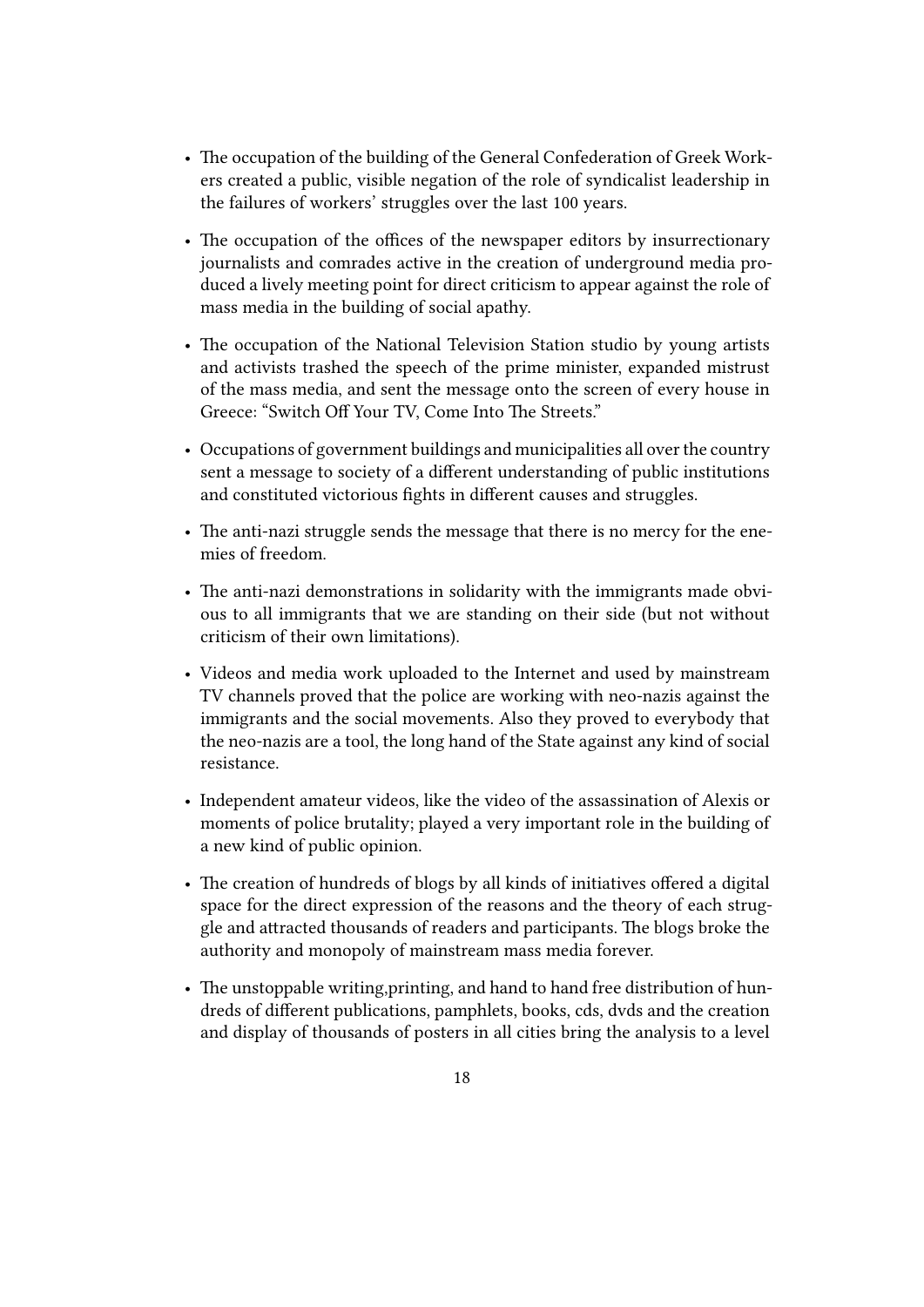capable of covering many different subjects and reaching nearly every part of society. Also, they express the anarchist way of thinking directly to the other people of our times, and not through abstract theories and ideological labyrinths.

We have seen immigrants closed in concentration camps, we saw normality taking revenge expressed in laws as threats, we saw conservatism be the guardian and the protector of the worst side of humanity we saw greed and exploitation destroying our most beautiful dreams together with the forests, beaches, parks, squares, and hospitals. We saw apathy imprison our lives in fortress-like cities of commerce and mass stupidity…

Maybe now we are closer to the point of no return. To reach this point perhaps we all should have resigned from our jobs last year in December… Perhaps the unemployed had to replace the uncertainty of "personal failure" with the pride of an insurgent collective risk. Maybe the students had to leave school for at least a year of holidays, rediscovering the meaning of public education. Then, the creation of thousands of new websites, blogs, free movies, books, dvds, and pamphlets could undermine the dominance of the mass media. Free underground festivals can destroy the "mass entertainment industry" and occupied universities can offer free accommodation, food, counter-information and meaningful entertainment for thousands of people every evening.

We have to live collectively again, redefining contemporary political philosophy and revolutionary art. Perhaps the creative teams of friends, the affinity groups, the occupied parks, the squats and the social centres can become points for bringing alive all those dreams. We lost in the selfishness of our small, insignificant, individual illusions. We may have to fight against many fears, traps, deeply rooted lies, psychological complexes, and insecurities. And then we will link our daily lives with the most magical secret desires to transform the streets of Metropolis in precious moments of freedom and happiness.

The insurrection never ends.

The insurrection will never end.

Maybe we need to start thinking about how the world we would like to live in looks like. We must use moments and images of our present life that we want to expand and activate in all their significance. We don't need any science-fiction plan for our future. We have everything here and now. We have to liberate it all from the State and the market and share it.

Revolution is when the society takes life in its hands and everything that now is merchandise again becomes a gift. Revolution is One Thousand Insurrections, nothing more, nothing less. Insurrections open paths, liberate space and time, reprogram Daily Life, change the relations, invent new words, break hierarchies,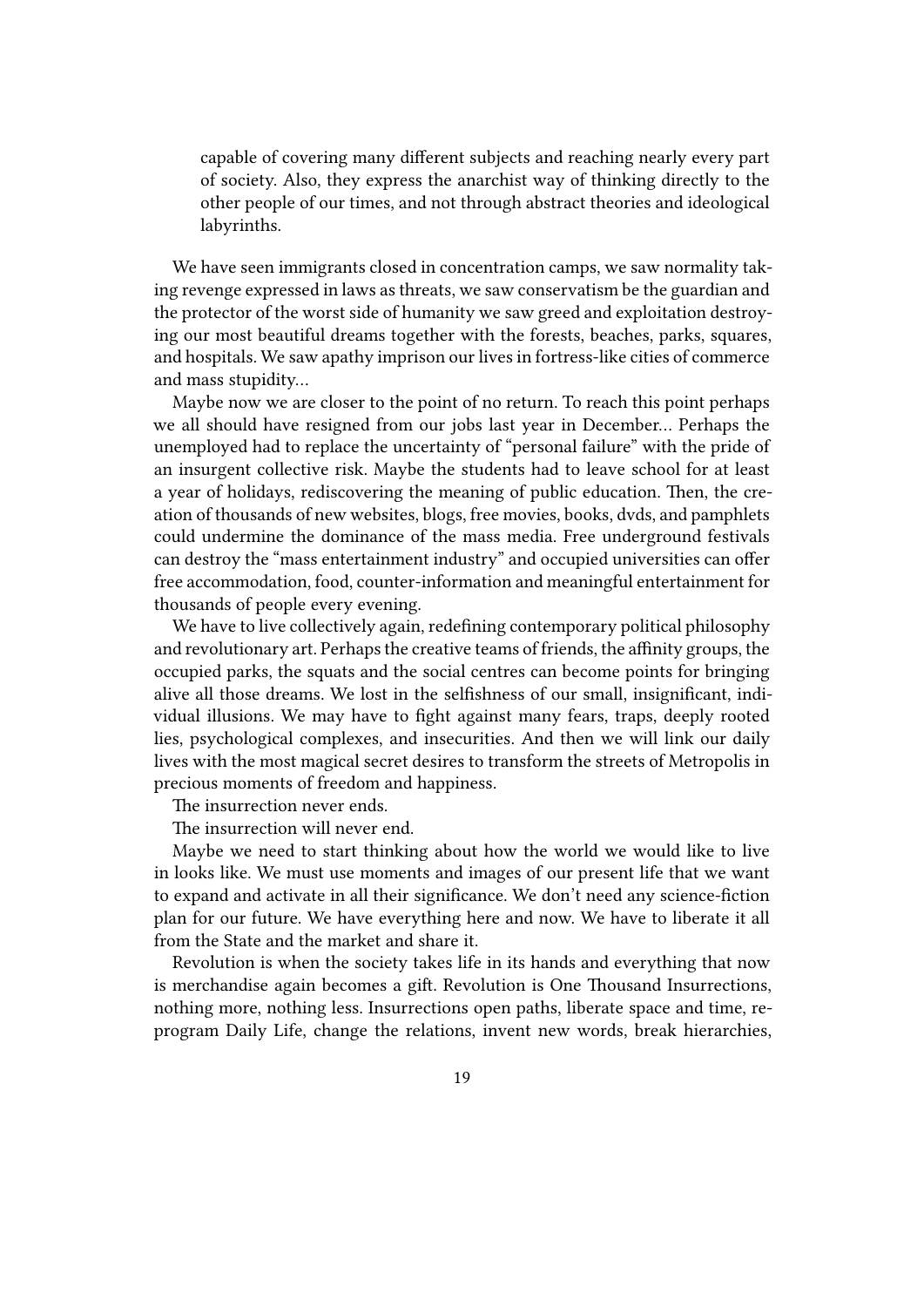smash taboos and fears and limitations, achieving the highest possible public participation in projects and infrastructure that give us the chance to expand ourselves and share our abilities without limits. Insurrections are a never-ending fight, a constant struggle between desperation and self-restraint, apathy and action, fear and decisiveness, needs and passions, obligations and desires, obstacles and break-outs. Is it even possible to imagine such a thing? The experience of the insurrection showed us that those wild dreams we were too embarrassed to admit can actually become reality.

— Void Network [theory, utopia, empathy, ephemeral arts] http://voidnetwork.blogspot.com